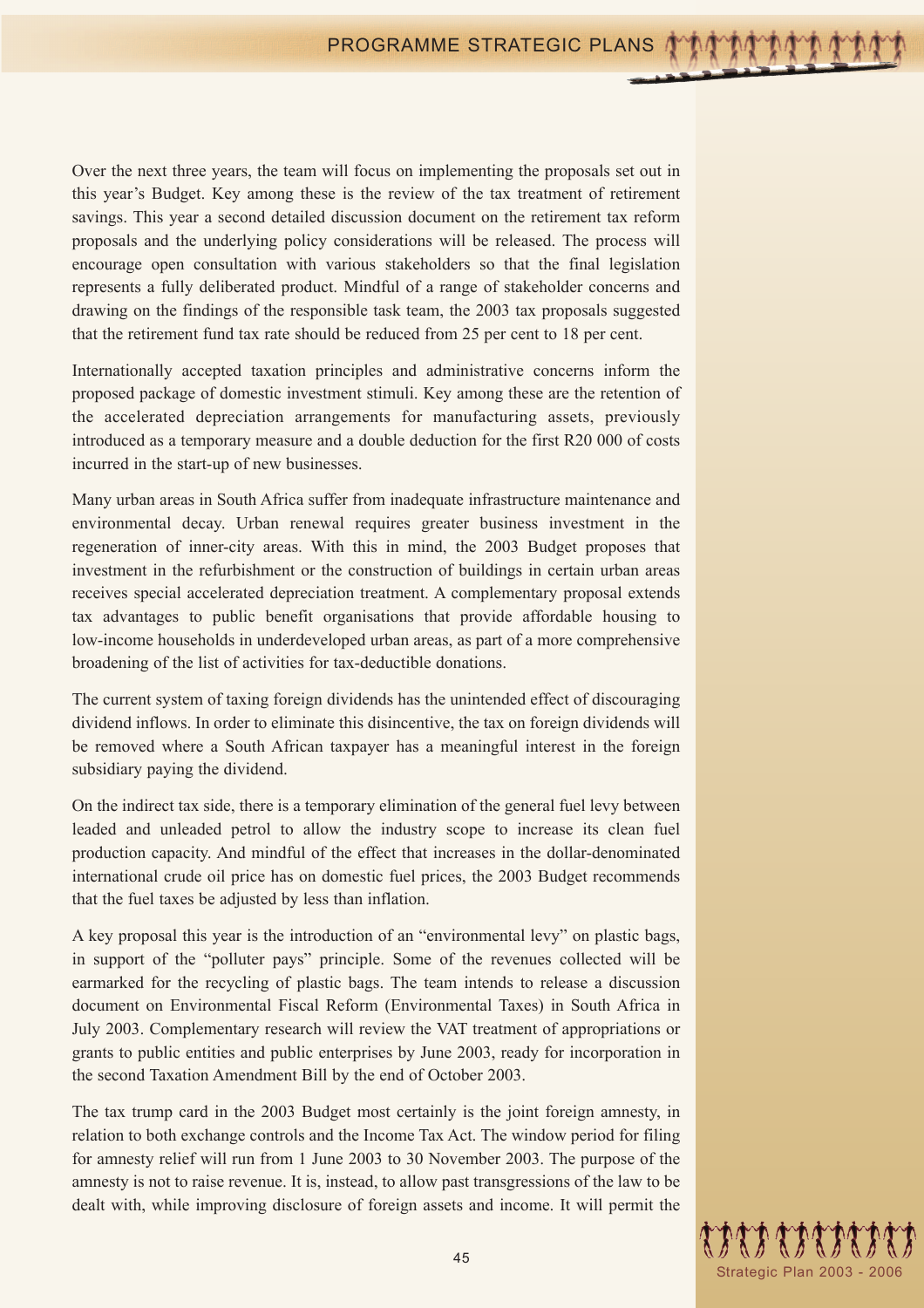repatriation of capital by those persons who desire to bring funds back into South Africa, but who fear the consequences of past illegal acts.

The *Tax Policy* unit is working hard on the draft Mineral Royalty Bill that the Minister of Finance will introduce in the Parliamentary Portfolio Committee on Finance and the Portfolio Committee on Minerals and Energy Affairs this year. Presentations and hearings with stakeholders in the minerals industry will accompany the process.

The drafting of the Mineral Royalty Bill was preceded by a comprehensive international comparative analysis on the introduction of a mineral and hydrocarbon royalty regime in support of the Mineral and Petroleum Resources Development Act.

Finally, the *Tax Policy* unit, as Chair of the Southern African Development Community (SADC) Tax Subcommittee, will continue to play a leading role in delivering on regional tax coordination. A key driver for this process is the implementation of the "SADC Memorandum of Understanding on Taxation and Related Matters", which was signed in August 2002. This initiative will be reinforced by the incorporation of the memorandum of understanding in a binding SADC Finance and Investment Protocol that is due to be signed later this year. The coordination programme aims to identify and develop areas for cooperation in tax administration and policy and to build stable and efficient tax systems that will facilitate trade and investment, while securing regional tax bases. This work is being carried out in parallel with the macroeconomic convergence programme being undertaken by the *International Economics* unit.

The *Financial Sector Policy* unit (formerly the Financial Regulation unit) advises the Minister of Finance on the financial regulatory and supervisory policy issues and the regulatory architecture of the domestic financial system. The unit is also responsible for formulating the Government's financial sector policy; providing the legislative and regulatory framework required for its implementation; and influencing the international financial sector policy agenda in the areas of financial regulatory policy; banking development; financial services; financial markets and anti-money laundering.

The unit has lead responsibility for liaison between the Treasury and the South African Reserve Bank on matters related to bank supervision, exchange control, financial stability and the national payments system. It is also responsible for liaison between the Treasury and the Financial Services Board, which supervises the non-banking financial services sector under the policy direction of the Minister of Finance. The unit is therefore is charged with ensuring that various financial services legislation prepared by the South African Reserve Bank and Financial Services Board is in accordance with the policy objectives of the Minister of Finance.

Accordingly, the *Financial Sector Policy* unit fulfils its mandate through liaison with various supervisory authorities and organisations. It liaises with the South African Reserve Bank on matters relating to bank supervision, exchange control, financial stability and the National Payments System. It engages the Financial Services Board in its supervision of the non-banking financial services sector under the policy direction of the Minister of Finance. It addresses the Micro Finance Regulatory Council on microlending matters, and interacts with various financial-sector industry representative

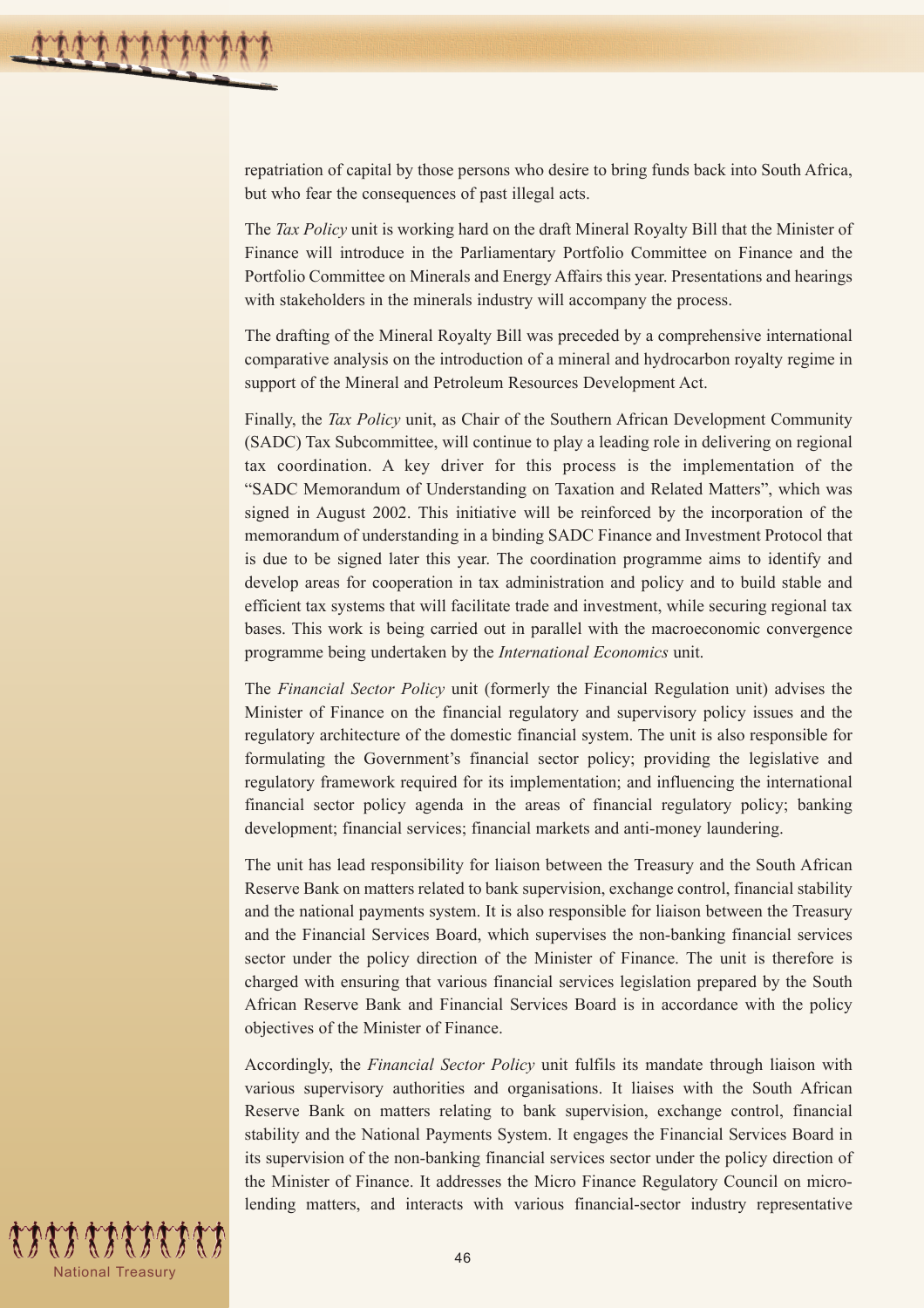groups, such as the Banking Council of South Africa and the Life Offices Association. The unit also actively engages international organisations on anti-money laundering and the combating of terrorist financing. It also engages with regional organisations, such as the Common Monetary Area and the Committee of Insurance, Securities and Non-banking Financial Authorities, a subcommittee of SADC.

The *Financial Sector Policy* team represents the National Treasury on numerous committees. These include, the Policy Board for Financial Services and Regulation – in terms of the Policy Board for Financial Services and Regulation Act (41 of 1993) – which is a statutory advisory body that furnishes advice to the Minister on the financial services industry and the regulatory framework of the financial system; the Financial Markets Advisory Board – in terms of the Financial Markets Control Act (97 of 1989) – a statutory advisory board that furnishes advice to the Minister on issues that affect the financial markets; the Standing Committee for the Revision of the Banks Act (94 of 1990), a statutory advisory committee that furnishes advice to the Minister on amendments to the Banks Act (94 of 1990).

The National Treasury has recognised the importance of maintaining a high level of financial regulation and supervision to ensure that our financial system remains sound, robust and generally well regulated, and is not prone to major vulnerabilities that could endanger macroeconomic and financial stability.

The *International Economics* unit undertakes policy research and analysis, providing advice and support to key decision-makers, notably the Minister of Finance, on issues that contribute towards deepening and extending economic linkages between African economies, strengthening South Africa's capital account, reforming the international financial architecture and shaping the international development policy agenda.

Ongoing analysis is taking place in the areas of financial market development and capital account policies. The unit is responsible for advising on exchange control policy and capital account liberalisation, and is actively involved in the development and implementation of the exchange control reforms announced in the 2003 Budget.

Over the next three years, the unit will focus on developing and implementing proposals for regional financial sector strengthening and integration, assessing policies to manage capital account shocks, and managing the transition from exchange controls to prudential regulation of foreign investment by institutional investors.

*International Economics* continues to engage actively with multilateral institutions, including the International Monetary Fund, the World Bank, the G20, and the G24. Over the next three years, the team will strengthen its engagement, focusing on shaping the global development policy agenda to improve development policies for African economies, increase the level of aid flows, provide policy reform ideas for the international financial architecture, and shift the operations of the World Bank toward achievement of the Millennium Development Goals (MDGs). The latter is facilitated through Minister of Finance, Trevor Manuel's role as chair of the World Bank's Development Committee. In 2002, the Development Committee agreed to the elaboration of an implementation and monitoring framework for the achivement of the MDGs.

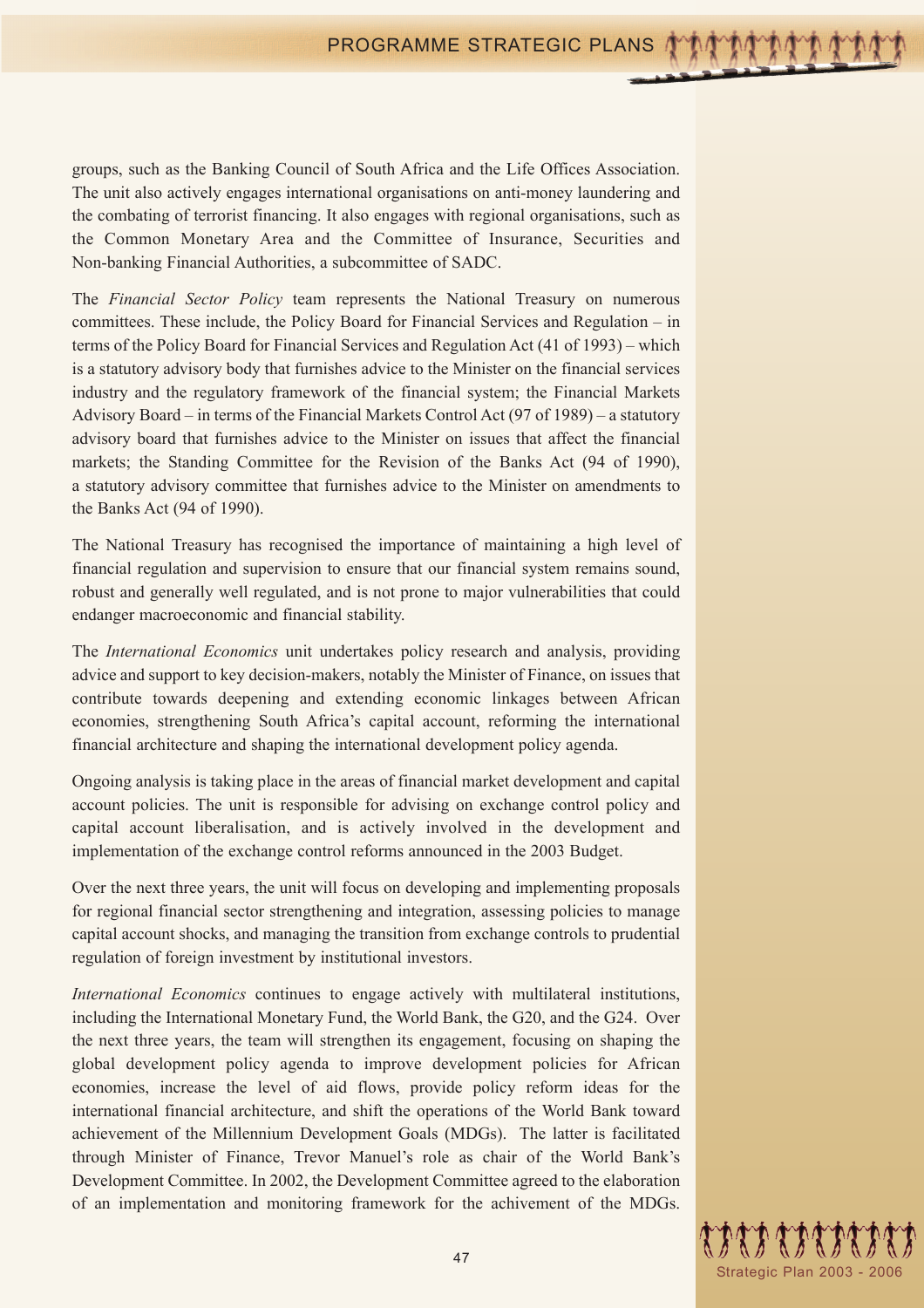This will be developed further and made operational in the nexst three years, facilitating a much tighter link between the activities and major programmes of the Bretton Woods Institutions and the MDGs.

The capital account of the balance of payments is a key focus of the *International Economics* unit, with major projects being initiated in the areas of exchange control policy, prudential regulation of capital account risk, and the linkages between the capital account and monetary policy.

*International Economics* plays an important role in South Africa's relationship with other African countries. Key initiatives in the next three years include efforts to develop and implement the Nepad capital flows initiative, incorporating debt and development assistance issues, conceptualising the establishment of an African Central Bank, the ongoing reform of SADC institutions, and strengthening the Common Monetary Area.

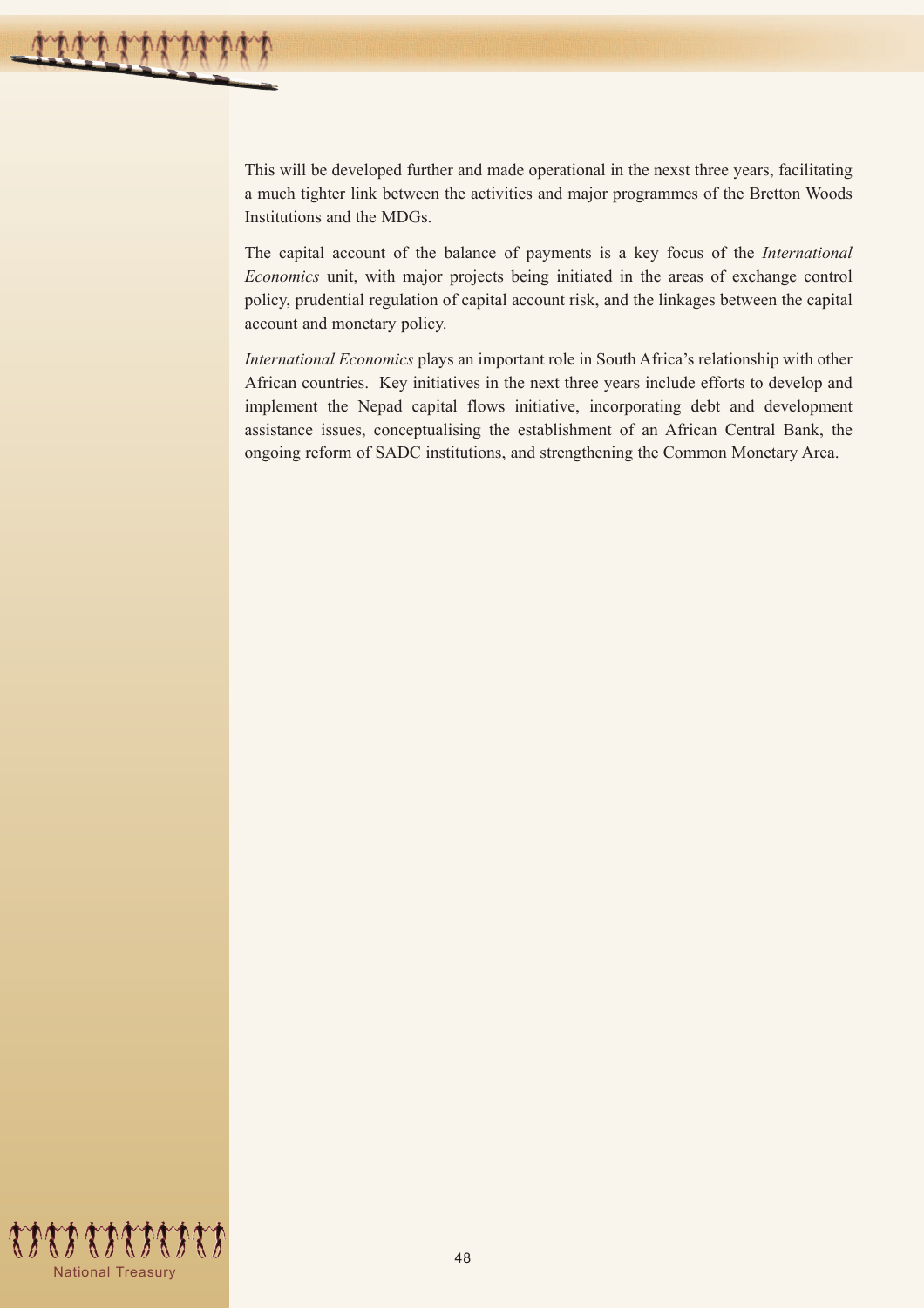## **MEASURABLE OBJECTIVES AND MEDIUM-TERM OUTPUT TARGETS Medium-term output targets**

## **Programme 2 Economic Planning and Budget Management**

|                      | appropriate allocation of public expenditure                                                        | Measurable objective: To promote growth, social development and poverty reduction through sound economic, fiscal and financial policies, efficient revenue raising measures and an effective and |                                                         |                                                         |                                                         |
|----------------------|-----------------------------------------------------------------------------------------------------|--------------------------------------------------------------------------------------------------------------------------------------------------------------------------------------------------|---------------------------------------------------------|---------------------------------------------------------|---------------------------------------------------------|
| Subprogramme         | Output                                                                                              | Measure/Indicator                                                                                                                                                                                | 2003 Target/                                            | 2004 Target/                                            | 2005 Target                                             |
|                      |                                                                                                     |                                                                                                                                                                                                  | Milestone                                               | Milestone                                               | <b>Milestone</b>                                        |
| <b>Budget Office</b> | Statement including the budget<br>Medium Term Budget Policy<br>framework and division of<br>revenue | Produce within deadline                                                                                                                                                                          | End October / early November                            | End October / early November                            | End October / early November                            |
|                      | <b>Budget Review, appropriation</b><br>legislation and Estimates of<br>National Expenditure         | Produced within deadline                                                                                                                                                                         | Published on Budget day                                 | Published on Budget day                                 | Published on Budget day                                 |
|                      | Public finance statistics                                                                           | % compliance with the IMF Special Data<br>Dissemination Standard i.r.o. timeous<br>reporting of data in requisite format                                                                         | 85% compliance                                          | 90% compliance                                          | 95% compliance                                          |
|                      |                                                                                                     | % coverage of general government<br>provincial government and public<br>statistics, including national and<br>entities                                                                           | 10% incorporation of public<br>entities into statistics | 20% incorporation of public<br>entities into statistics | 40% incorporation of public<br>entities into statistics |
|                      | Public-private partnership (PPP)                                                                    | No. of closed PPP deals                                                                                                                                                                          | 10 closed PPP deals                                     | 12 closed PPP deals                                     | 14 closed PPP deals                                     |
|                      | agreements                                                                                          | Compliance with Treasury Regulation 16<br>on PPPs                                                                                                                                                | Treasury Approval I - III<br>provided                   | Treasury Approval I - III<br>provided                   | Treasury Approval I - III<br>provided                   |
|                      |                                                                                                     | Building provincial PPP capacity                                                                                                                                                                 | 2 provincial secondments to the<br>PPP Unit             | 2 provincial secondments to the<br>PPP Unit             | 2 provincial secondments to the<br>PPP Unit             |
|                      |                                                                                                     | No. of persons trained in respect of<br><b>PPPs</b>                                                                                                                                              | 200 persons trained                                     | 250 persons trained                                     | 300 persons trained                                     |
|                      |                                                                                                     |                                                                                                                                                                                                  |                                                         |                                                         |                                                         |

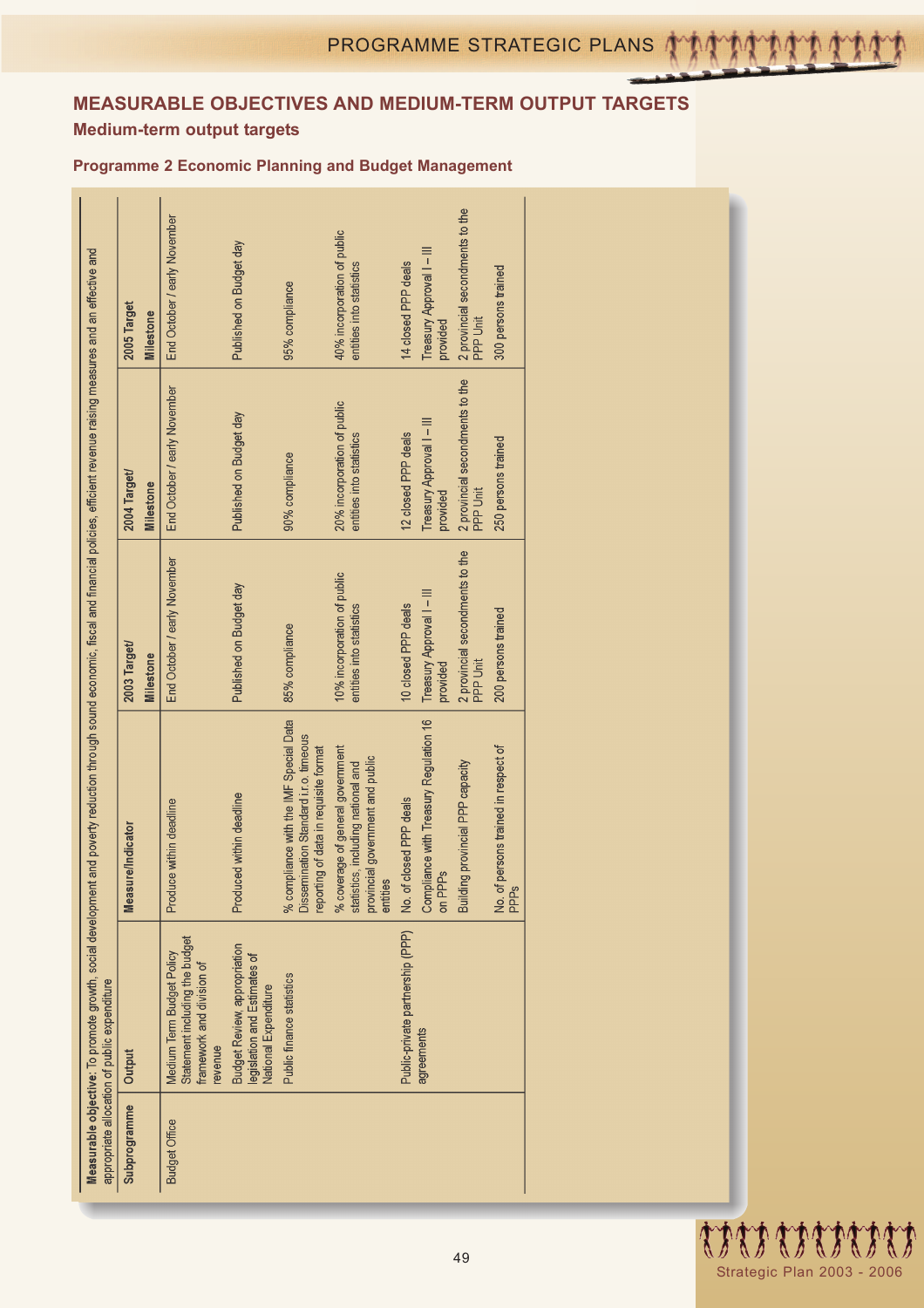$\mathbf{r}$ 

 $\mathbf{I}$ 

 $\mathbf{I}$ 

 $\mathbf{I}$ 

| 2005 Target<br>Milestone         | customer assessment ratings)<br>80% + satisfaction between<br>department (measured by<br>donor and beneficiary<br>100% compliance |                                                                           | analysis of departmental budget<br>80% rating by the MTEC on<br>and MTEC submissions       | 85% compliance with<br>turnaround time                                                                       | compiled for each department<br>Annual service delivery report                                          | guidelines on policy analysis<br>Phased implementation of<br>and costing                          | 90% compliance                                                                                                                                                  |
|----------------------------------|-----------------------------------------------------------------------------------------------------------------------------------|---------------------------------------------------------------------------|--------------------------------------------------------------------------------------------|--------------------------------------------------------------------------------------------------------------|---------------------------------------------------------------------------------------------------------|---------------------------------------------------------------------------------------------------|-----------------------------------------------------------------------------------------------------------------------------------------------------------------|
| 2004 Target/<br>Milestone        | customer assessment ratings)<br>80% + satisfaction between<br>department (measured by<br>donor and beneficiary<br>100% compliance |                                                                           | analysis of departmental budget<br>75% rating by the MTEC on<br>and MTEC submissions       | 80% compliance with<br>turnaround time                                                                       | service delivery requirements<br>Measurable objectives and<br>agreed with departments                   | Guidelines on policy analysis<br>and costing published                                            | 85% compliance                                                                                                                                                  |
| 2003 Target/<br><b>Milestone</b> | customer assessment ratings)<br>80% + satisfaction between<br>department (measured by<br>donor and beneficiary<br>100% compliance |                                                                           | analysis of departmental budget<br>70% rating by the MTEC on<br>and MTEC submissions       | 75% compliance with<br>turnaround time                                                                       | Review of the Early Warning<br>System and adjustments to<br>system                                      | and consulted with departments<br>analysis and costing developed<br>Consistent approach to policy | sustainability indicators to reach<br>(measured by monitoring<br>80% compliance with<br>project goals<br>eports)                                                |
| <b>Measure/Indicator</b>         | % compliance of donor agreements with<br>% alignment between Government and<br>departmental priorities and donor<br>assistance    | the Overseas Development Assistance<br>(OPA) Policy and Procedures manual | % rating by the MTEC on analysis of<br>departmental budget and MTEC<br>submissions         | turnaround time for Treasury approval<br>and advice on departmental requests<br>% compliance within a 14 day | Appropriate systems developed and<br>implemented                                                        | guidelines on policy analysis and costing<br>Development and implementation of                    | indicators at the level of project purpose<br>and core results incl. budget targets<br>of compliance with sustainability<br>achieved of projects assisted<br>వ్ |
| Output                           | International cooperation<br>agreements                                                                                           |                                                                           | and departmental financing and<br>ecommendations on sectoral<br>Analysis of and<br>budgets | management, expenditure and<br>Monitoring and analysis of<br>reports on financial<br>service delivery        | management, expenditure and<br>service delivery monitoring<br>Appropriate financial<br>systems in place | Policy analysis and support                                                                       | Project management support                                                                                                                                      |
| Subprogramme                     |                                                                                                                                   |                                                                           | <b>Public Finance</b>                                                                      |                                                                                                              |                                                                                                         |                                                                                                   |                                                                                                                                                                 |

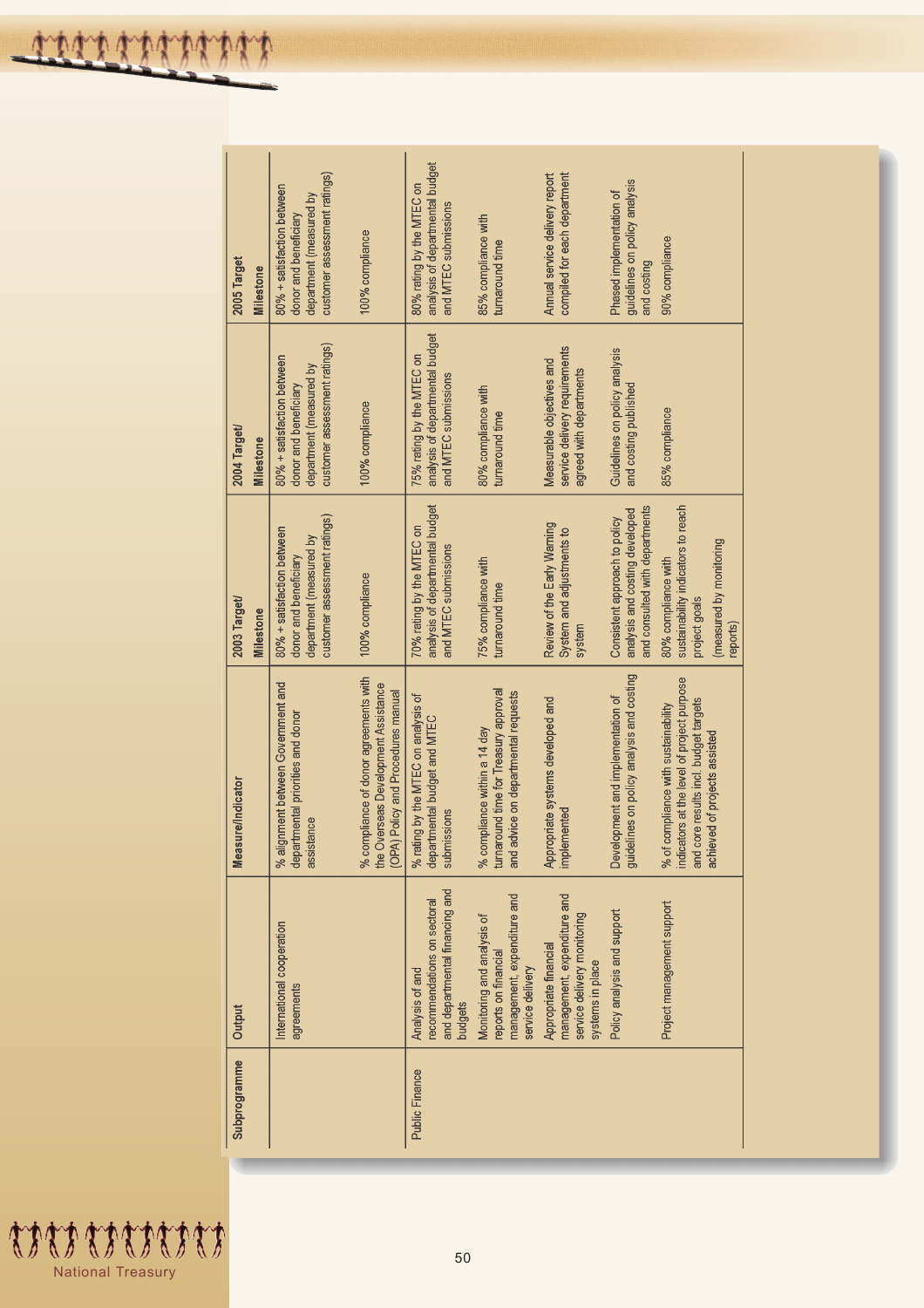| Subprogramme                    | Output                                                         | <b>Measure/Indicator</b>                                                                                            | 2003 Target/                                                                          | 2004 Target/                                                                  | 2005 Target                                                 |
|---------------------------------|----------------------------------------------------------------|---------------------------------------------------------------------------------------------------------------------|---------------------------------------------------------------------------------------|-------------------------------------------------------------------------------|-------------------------------------------------------------|
|                                 |                                                                |                                                                                                                     | Milestone                                                                             | Milestone                                                                     | <b>Milestone</b>                                            |
| Intergovernment<br>al Relations | Provincial and local government<br>grants and fiscal framework | Annual Division of Revenue Bill<br>produced within deadline                                                         | Bill published on Budget day                                                          | Bill published on Budget day                                                  | Bill published on Budget day                                |
|                                 |                                                                | Division of Revenue Bill produced within<br>Explanatory memorandum on the<br>deadline                               | Published on Budget day                                                               | Published on Budget day                                                       | Published on Budget day                                     |
|                                 | municipal financial development<br>Support for provincial and  | No. of provinces and municipalities in<br>programmes/reforms have been<br>which financial management<br>implemented | 9 provinces and 37 pilot<br>municipalities                                            | 9 provinces and 62<br>municipalities                                          | 9 provinces, 62 municipalities<br>and all district councils |
|                                 | Analysis of intergovernmental<br>financial relations           | according to pre-announced publication<br>Timeous production of Review<br>date                                      | 2003 Review published in April<br>2003                                                | 2004 Review published on pre-<br>announced date                               | 2005 Review published on pre-<br>announced date             |
|                                 |                                                                | Monthly and quarterly monitoring of<br>provincial finances                                                          | Quarterly reports gazetted                                                            | Quarterly reports gazetted                                                    | Quarterly reports gazetted                                  |
|                                 |                                                                |                                                                                                                     | Monthly provincial reports                                                            | Monthly provincial reports                                                    | Monthly provincial reports                                  |
|                                 |                                                                | Monitoring of municipal finances                                                                                    | Financial Management Bill and<br>Finalisation of the Municipal<br>implementation plan | pilot municipalities including all<br>Quarterly reports by selected<br>metros | Monthly reports by selected<br>pilot municipalities         |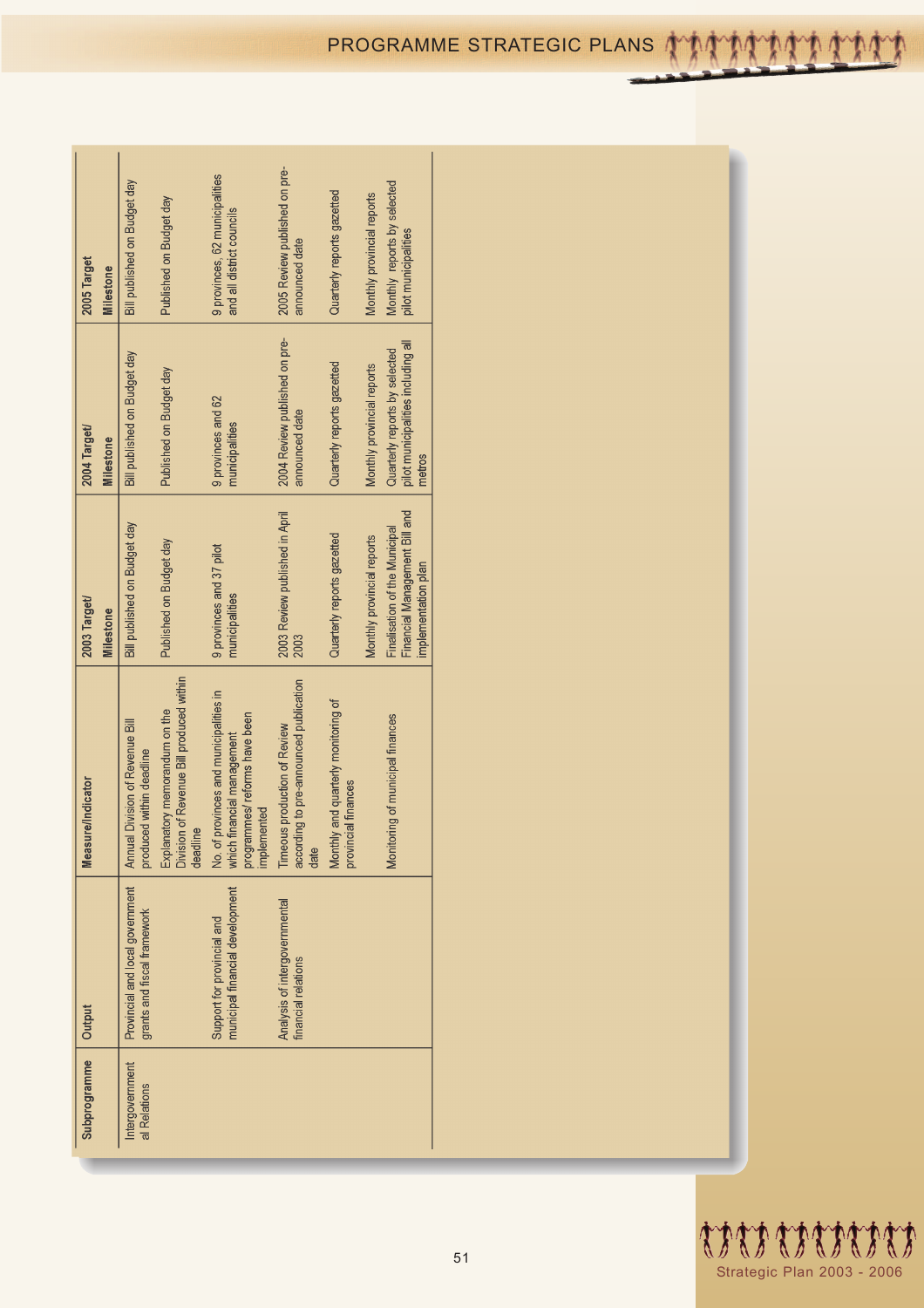$\overline{1}$ 

| 2005 Target<br>2004 Target/<br>2003 Target/ | Milestone<br>Milestone | An average of 20 parliamentary<br>to 100% Ministerial satisfaction<br>questions answered according<br>An average of 20 parliamentary<br>to 100% Ministerial satisfaction<br>questions answered according<br>An average of 20 parliamentary<br>to 100% Ministerial satisfaction<br>questions answered according | month for DG, Deputy Minister<br>An average of 1 speech per<br>and Minister<br>month for DG, Deputy Minister<br>An average of 1 speech per<br>and Minister<br>month for DG, Deputy Minister<br>An average of 1 speech per<br>and Minister | An average of 10 reports at<br>80% satisfaction<br>An average of 10 reports at<br>80% satisfaction<br>An average of 10 reports at<br>80% satisfaction | Four sets of macroeconomic<br>Twelve monthly inflation<br>forecasts per year<br>forecasts<br>Four sets of macroeconomic<br>Twelve monthly inflation<br>forecasts per year<br>forecasts<br>Four sets of macroeconomic<br>Twelve monthly inflation<br>forecasts per year | presentations to rating agencies<br>or investor groups per month<br>Two macroeconomic<br>presentations to rating agencies<br>or investor groups per month<br>Two macroeconomic<br>presentations to rating agencies<br>or investor groups per month<br>Two macroeconomic |
|---------------------------------------------|------------------------|----------------------------------------------------------------------------------------------------------------------------------------------------------------------------------------------------------------------------------------------------------------------------------------------------------------|-------------------------------------------------------------------------------------------------------------------------------------------------------------------------------------------------------------------------------------------|-------------------------------------------------------------------------------------------------------------------------------------------------------|------------------------------------------------------------------------------------------------------------------------------------------------------------------------------------------------------------------------------------------------------------------------|-------------------------------------------------------------------------------------------------------------------------------------------------------------------------------------------------------------------------------------------------------------------------|
| <b>Reasure/Indicator</b>                    | Milestone              | answered according to % Ministerial<br>No. of parliamentary questions<br>satisfaction                                                                                                                                                                                                                          | No. of speeches written                                                                                                                                                                                                                   | satisfaction rating on completed report)<br>Vo. and quality of policy and modelling<br>eports produced (measured by                                   | forecasts<br>Economic forecasts                                                                                                                                                                                                                                        | Presentations to rating agencies and<br>nvestor groups                                                                                                                                                                                                                  |
| Output                                      |                        | Macroeconomic policy analysis<br>and advice                                                                                                                                                                                                                                                                    |                                                                                                                                                                                                                                           |                                                                                                                                                       |                                                                                                                                                                                                                                                                        |                                                                                                                                                                                                                                                                         |
| Subprogramme                                |                        | Economic Policy<br>and International<br>Financial<br>Relations                                                                                                                                                                                                                                                 |                                                                                                                                                                                                                                           |                                                                                                                                                       |                                                                                                                                                                                                                                                                        |                                                                                                                                                                                                                                                                         |

 $\overline{1}$ 

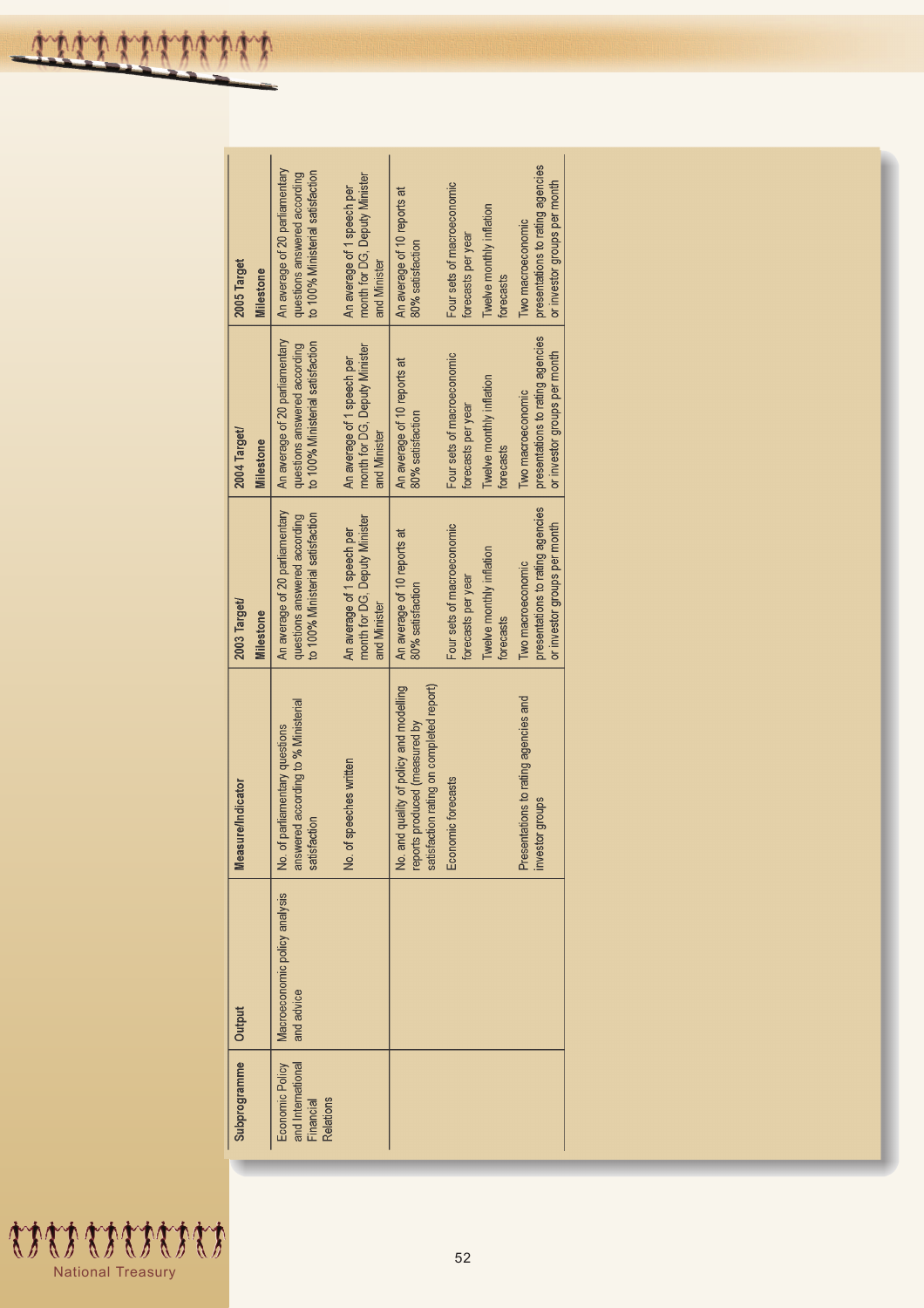| PROGRAMME STRATEGIC PLANS ATAMAMA |  |  |  |  |  |  |
|-----------------------------------|--|--|--|--|--|--|
|                                   |  |  |  |  |  |  |

| 2005 Target<br>Milestone         | 100% alignment                                                             |                                                                                                                  |                                                         |                                                                                    |                                                                |                                                                                                             |                                                          | New environment tax introduced<br>in 2005/06                                              | 100% Ministerial satisfaction                                      |
|----------------------------------|----------------------------------------------------------------------------|------------------------------------------------------------------------------------------------------------------|---------------------------------------------------------|------------------------------------------------------------------------------------|----------------------------------------------------------------|-------------------------------------------------------------------------------------------------------------|----------------------------------------------------------|-------------------------------------------------------------------------------------------|--------------------------------------------------------------------|
| 2004 Target/<br><b>Milestone</b> | 100% alignment                                                             |                                                                                                                  |                                                         | 1st Taxation Laws Amendment<br><b>Bill on Retirement Fund</b><br>Taxation May 2004 | incorporate a special levy on<br>Adjustment of fuel levy to    | leaded petrol and high sulphur<br>diesel from 2004 onwards                                                  | Consolidation or amendment of<br>VAT Act by October 2003 | Draft legislation prepared by<br>late 2004                                                | 100% Ministerial satisfaction                                      |
| 2003 Target/<br>Milestone        | 100% alignment                                                             | Exchange Control Amnesty and<br>Amendment of Taxation Laws<br>bySeptember / October 2003<br>Amendment introduced | 2 <sup>nd</sup> discussion document by<br>November 2003 |                                                                                    | Review completed by October<br>2003                            | unleaded petrol implemented by<br>Temporary equalistion of fuel<br>levy between leaded and<br>02 April 2003 | Review completed by June<br>2003                         | 2-day workshop held in August<br>Document released on 01 July<br>2003<br>2003             | 100% Ministerial satisfaction                                      |
| Measure/Indicator                | macroeconomic and fiscal framework<br>% alignment of policy proposals with | Introduction of Exchange Control<br>Amnesty and Amendment of Taxation<br>Laws Amendment Bill                     | 2 <sup>nd</sup> Taxation Laws Amendment Bill            | Retirement Fund Tax Review                                                         | Fuel Levy Review to promote the<br>introduction of clean fuels |                                                                                                             | Review and consolidate or amend VAT<br>Act (89 of 1991)  | Release of discussion document of<br>Environmental Fiscal Reform<br>(Environmental Taxes) | of instruments significantly<br>revised/newly introduced<br>,<br>2 |
| Output                           | Tax policy analysis and advice                                             |                                                                                                                  |                                                         |                                                                                    |                                                                |                                                                                                             |                                                          |                                                                                           |                                                                    |
| Subprogramme                     |                                                                            |                                                                                                                  |                                                         |                                                                                    |                                                                |                                                                                                             |                                                          |                                                                                           |                                                                    |



Ý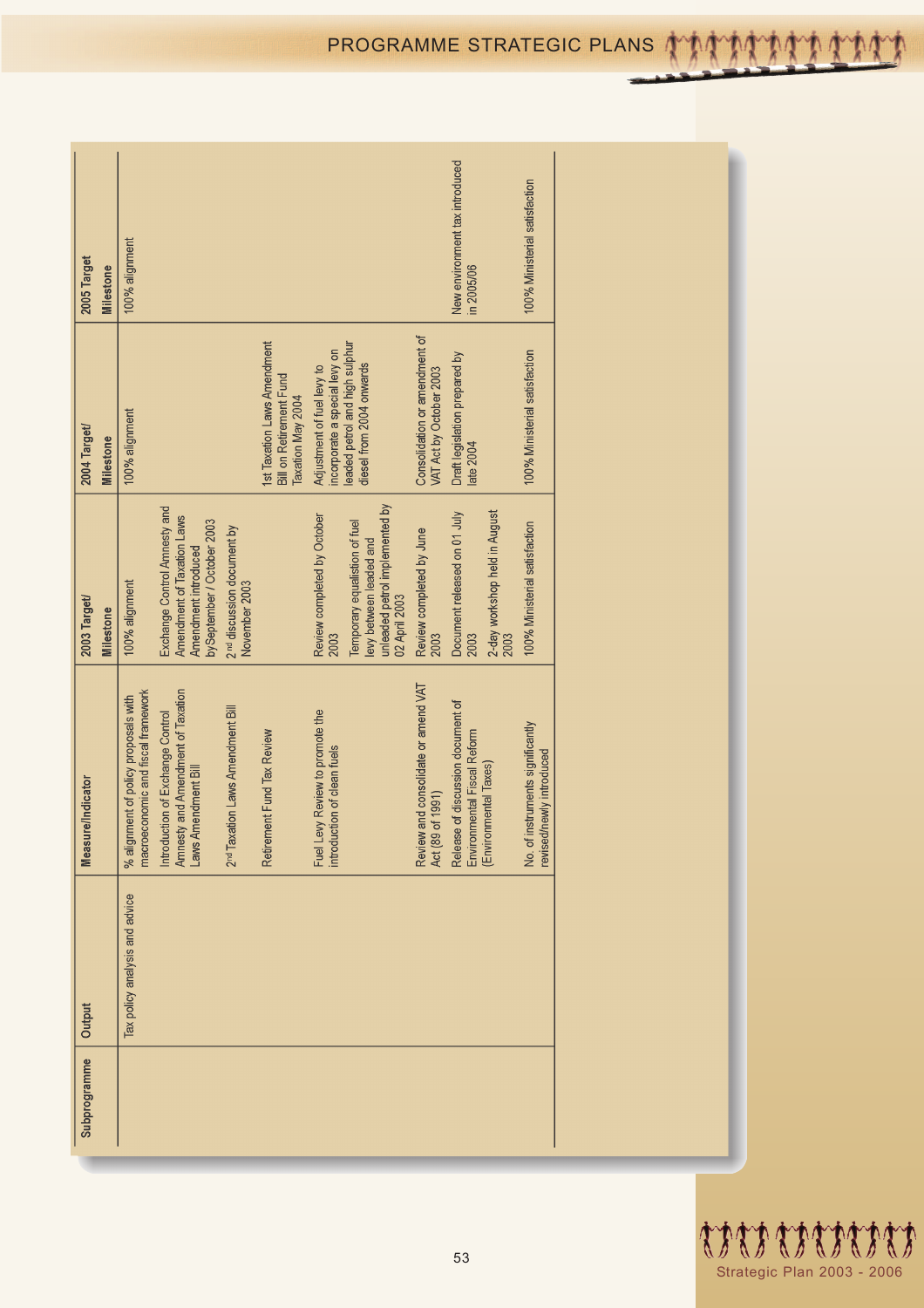| 2005 Target<br>Milestone         |                                                                                  |                                                                    |                                                                                                                                          |                                                                                                              |                                                                                                                                                                                                                                    |                                                                                  |
|----------------------------------|----------------------------------------------------------------------------------|--------------------------------------------------------------------|------------------------------------------------------------------------------------------------------------------------------------------|--------------------------------------------------------------------------------------------------------------|------------------------------------------------------------------------------------------------------------------------------------------------------------------------------------------------------------------------------------|----------------------------------------------------------------------------------|
| 2004 Target/<br><b>Milestone</b> | Ombudschemes Bill by 1<br>Enact Financial Services<br>January 2004               | Enact Security Services Bill<br>2003 by 1 January 2004             | Accountancy Professions Bill<br>enacted by 31 July 2004<br>Legislation on revised                                                        |                                                                                                              | Financial Reporting Act enacted<br>and implemented during First<br>Quarter 2004                                                                                                                                                    |                                                                                  |
| 2003 Target/<br>Milestone        | Ombudschemes Bill introduced<br>by June / July 2003<br><b>Financial Services</b> | introduced by July / August<br>Security Services Bill 2003<br>2003 | Ministerial Panel for the Review<br>Professions Bill during August<br>Consider Report of the<br>of the draft Accounting<br>2003          | Consider public comment on the<br>recommendations of the above<br>Ministerial Panel during<br>September 2003 | above Report during September<br>Ministerial Panel for the Review<br>Professions Bill with particular<br>regard to Financial Reporting<br>Bill and public response to<br>Consider Report of the<br>of the draft Accounting<br>2003 | Financial Reporting Bill 2003<br>Consider introduction of<br>during October 2003 |
| <b>Measure/Indicator</b>         | Introduction of Financial Services<br>Ombudschemes Bill 2003                     | Introduction of revised Security Services<br>2003<br><b>Bill</b>   | Enactment of legislation for a new<br>system of regulating auditors and<br>accountants (Review of draft<br>Accountancy Professions Bill) |                                                                                                              | Introduction of Financial Reporting Bill<br>2003                                                                                                                                                                                   |                                                                                  |
| Output                           | Financial Sector policy advice,<br>legislation and regulations                   |                                                                    |                                                                                                                                          |                                                                                                              |                                                                                                                                                                                                                                    |                                                                                  |
| Subprogramme                     |                                                                                  |                                                                    |                                                                                                                                          |                                                                                                              |                                                                                                                                                                                                                                    |                                                                                  |